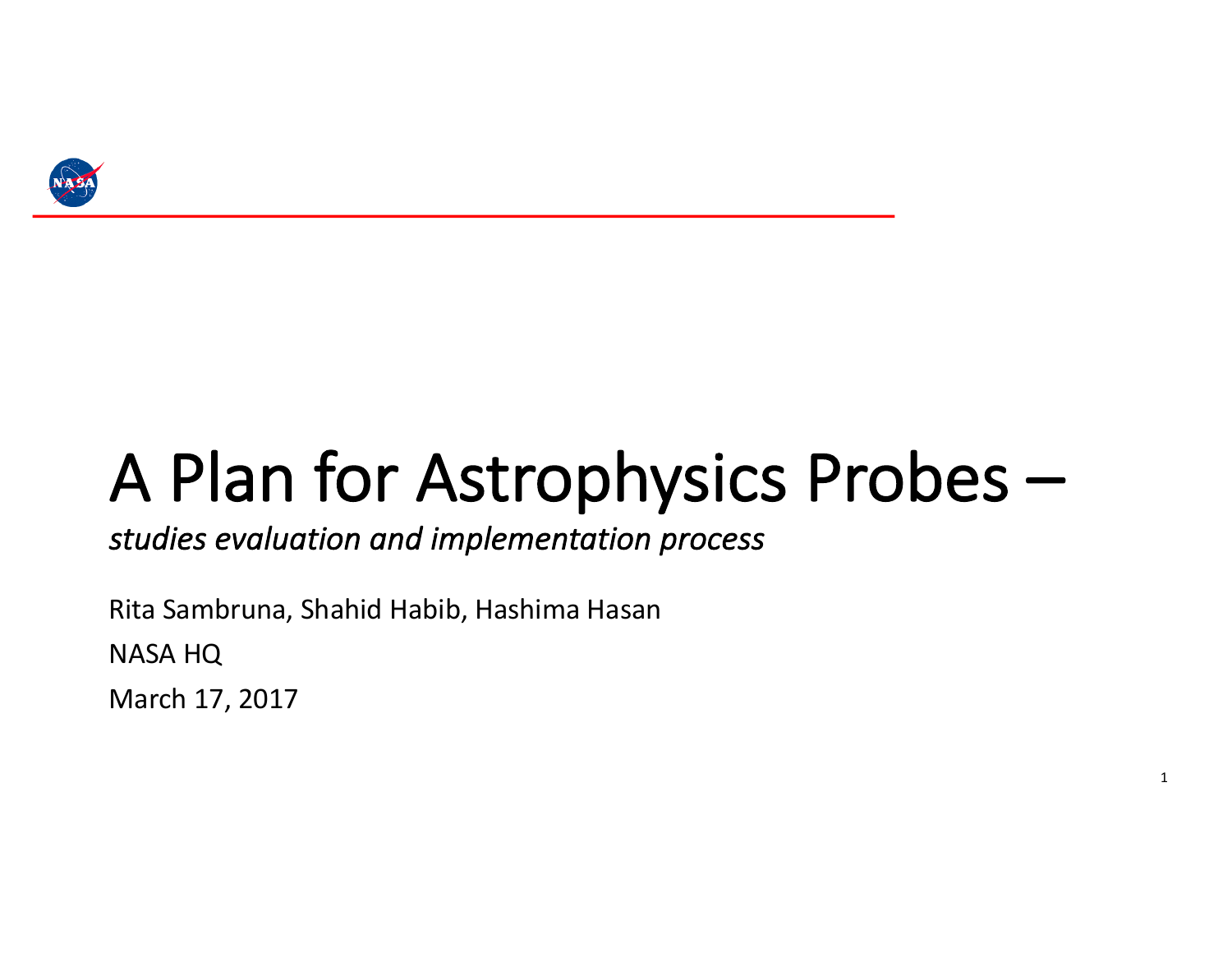

| <b>Phase</b>                     | <b>Nominal Timescale</b> | Leading entity     |
|----------------------------------|--------------------------|--------------------|
| 1- review                        | $12/2016 - 01/2017$      | HQ                 |
| 2- study selections              | 02/2017                  | HQ (input from PO) |
| 3-implementation                 | 03/2017-09/2018          | PO                 |
| 4-Independent Cost<br>Assessment | <b>TBD</b>               | SOMA/HQ            |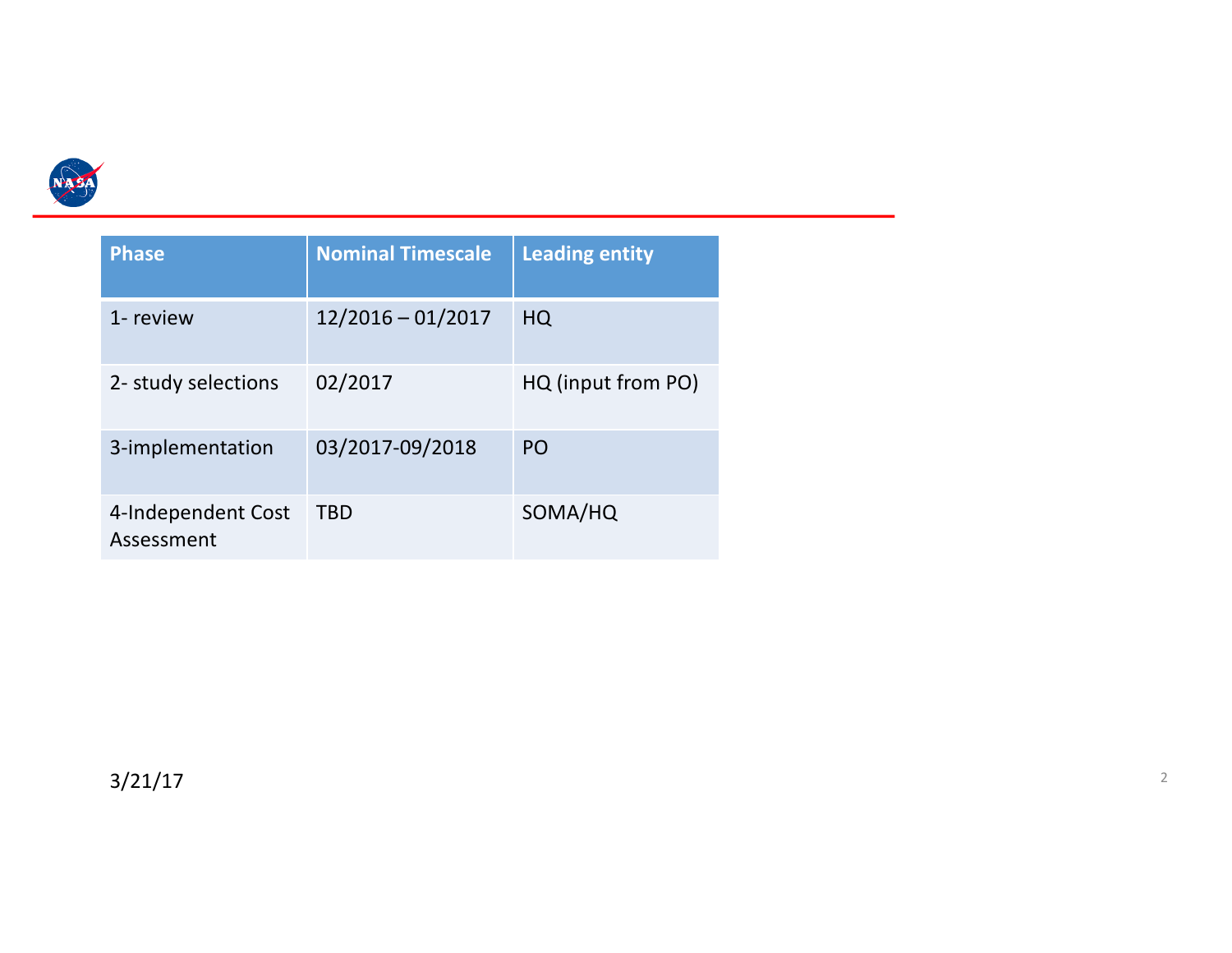

## Astrophysics Probes Plan (1/5)

*Four* Phase Process that covers: solicitation, proposal selection, implementation, and *Independent Cost Validation*

- Phase 1: Proposals evaluation and peer review (present end January 2017)
	- HQ develops and issues ROSES solicitation, organizes peer review and recruits reviewers, manages output of review (evaluation forms, notification letters)

## • **Phase 2: Select and Develop recommendations to DD (February 2017)**

- APD staff discusses the review output
- PS and PE present the output to both POs and gather their feedback
- PS and PE develop list of recommended selections
- PS and PE present to APD Director who makes the final choice and assigns studies to both PCOS/COR and ExEP POs
- HQ will initiate the grants. Selected PIs will get  $\sim$  \$150K to develop their science case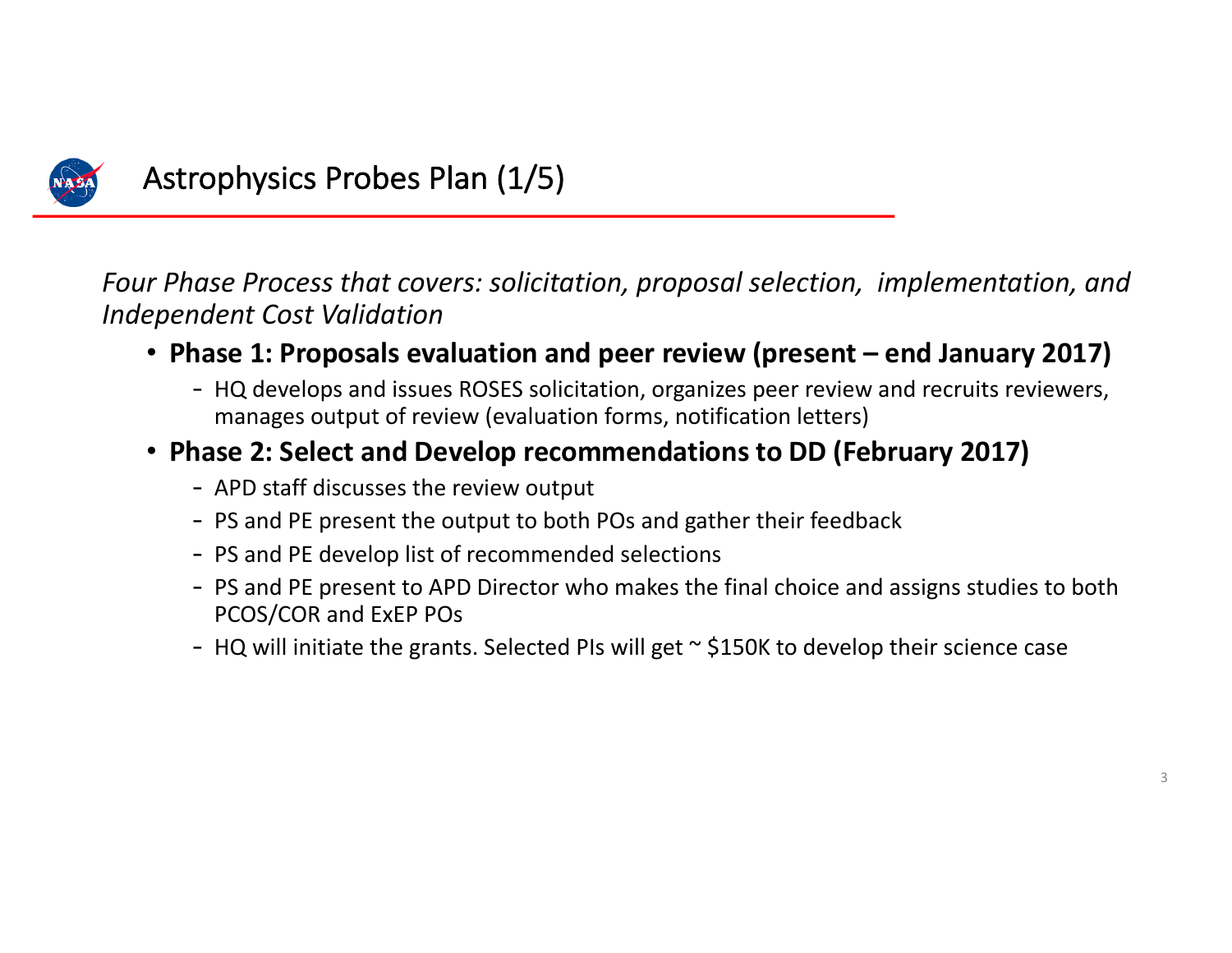

# Astrophysics Probes Plan (2/5)

## • Phase 2 (cont'd) : Selected Studies Design Lab Assignments

- PIs will elect a design lab in their proposal: Team-X or IDL/MDL
- The selected studies will be equally assigned to PCOS/COR and ExEP programs to manage, oversee, and guide the execution
- The funds for the design labs studies will be delivered to the design labs directly by HQ. The approach & cost for each study's design lab run will be determined by the plan established with the PI's concurrence as described below in (A).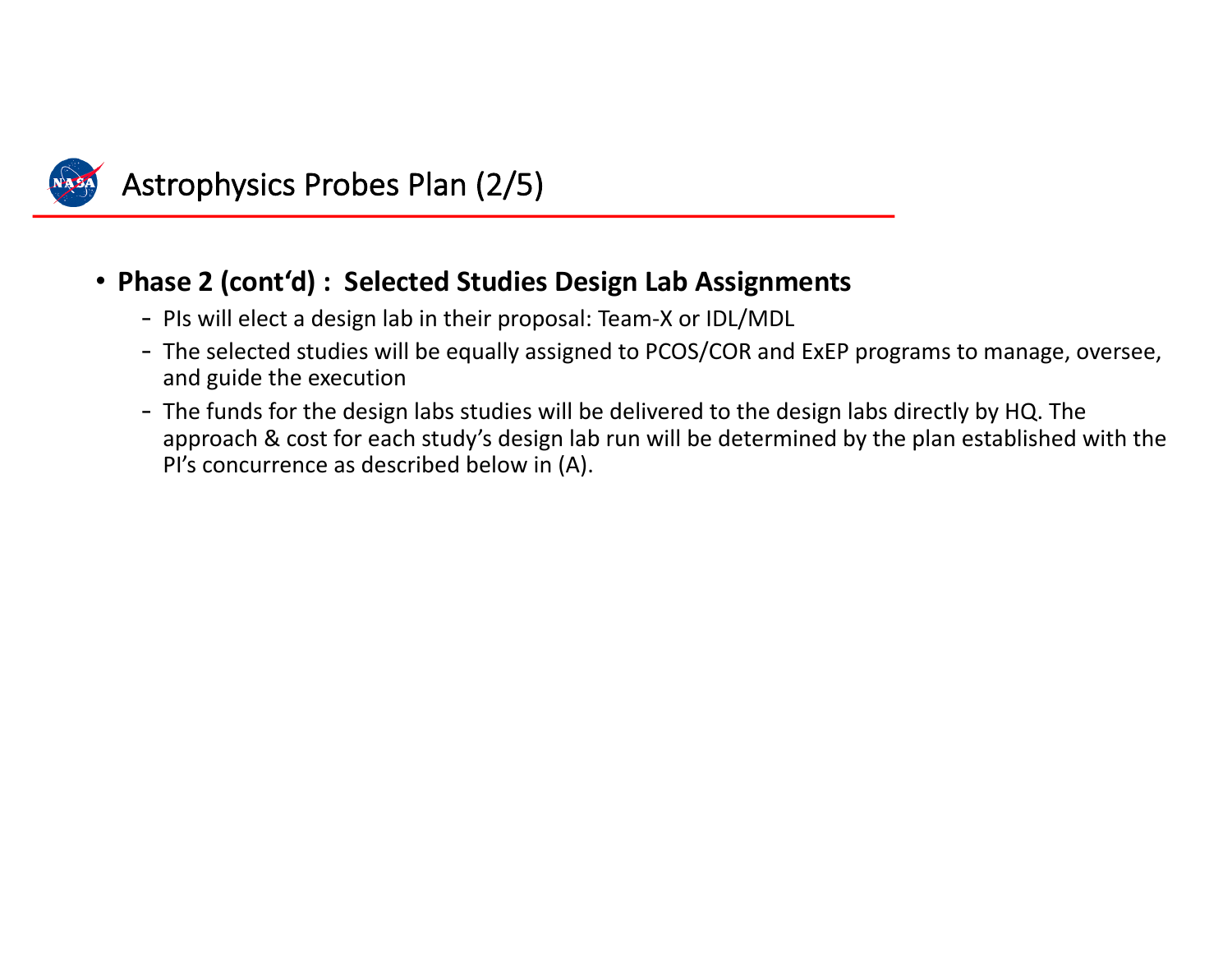

## Astrophysics Probes Plan (3/5)

#### • Phase 3: Implementation (March 2017 – September 2018).

(A) Program Offices are responsible for insuring the design lab runs are conducted within allocated budget for each study and in time to allow PIs to complete their reports on *schedule. Specific Functions are:*

- Develop an integrated plan: The Program Offices will build a timeline for scheduling these studies through the IDL and Team-X labs. The Program Offices will establish a coordinated plan including a time line and deliverables with the design labs prior to initiating any design lab runs. The plan should be provided to HQ and the PIs at least one month prior to commencing a first at either lab.
- POs should identify synergies between all the studies to take advantage of commonalities of designs/requirements and economize the design lab expenditures, as applicable. PIs have the prerogative not to accept the PO recommendations.
- After the selection, work with each design lab and each PI to develop a plan showing steps, schedule and milestones for each selected study
- Monitor grant funding to the selected Principal Investigators
- Monitor expenditures of design labs funds and report regularly to HQ
- Hold regular teleconferences with HQ for cross-pollination and resource leveraging
- The Program Offices will be responsible for communication with the PI study teams to ensure consistent and complete information is provided to all
- Manage the study runs with IDC and Team-X reporting regularly to HQ on status and products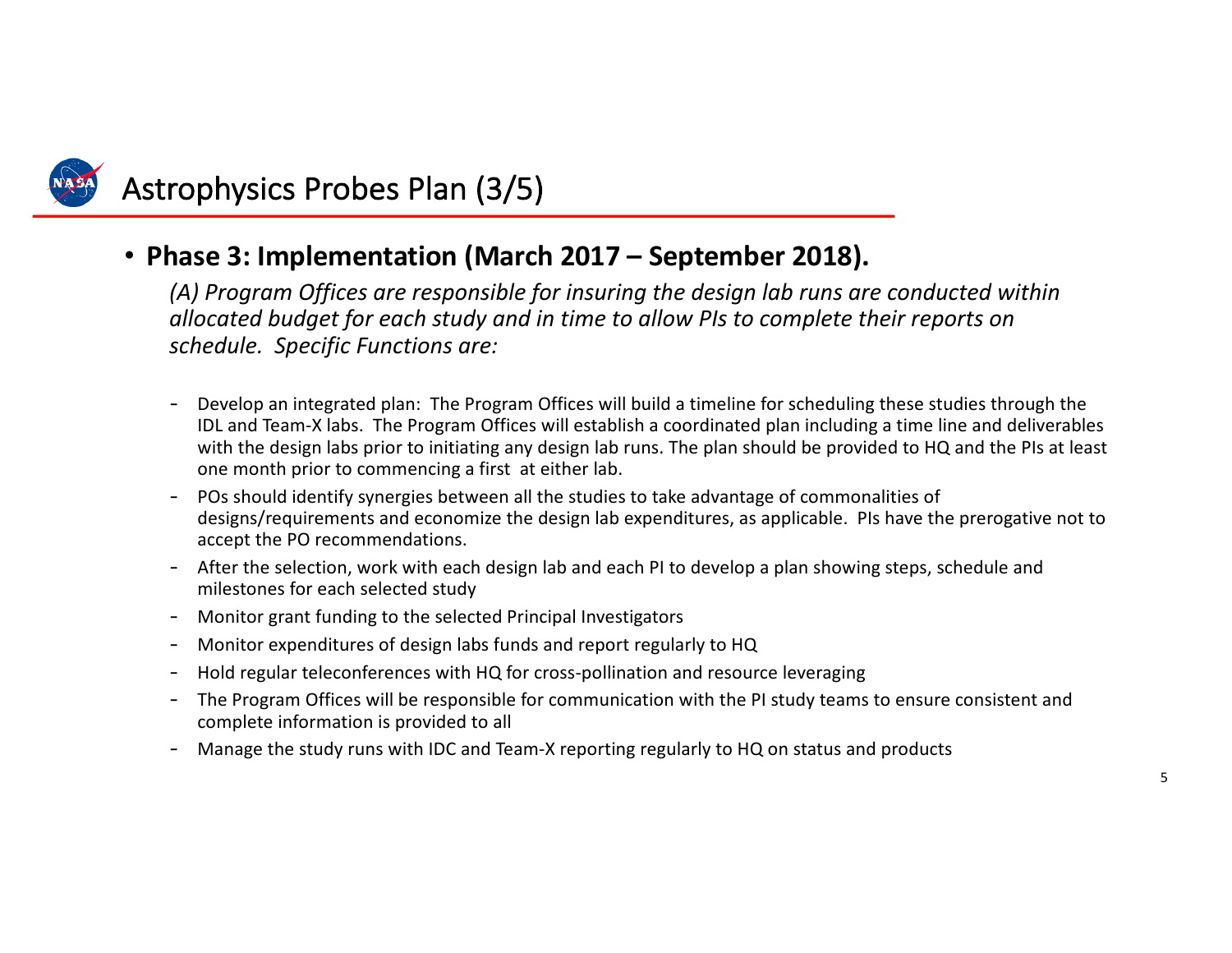

## Astrophysics Probes Plan (4/5)

### • Phase 3 (cont'd): Implementation (March 2017 - September 2018)\*

*(B)* Program Office Point of Contacts: Each Program Office will assign a single Point of Contact to oversee these studies during the design implementation period; specifically the following individuals are requested because of their previous design lab experience in conducting such studies:

- Keith Warfield/JPL
- Gabriel Karpati/GSFC

*(C) Final product will be:*

- Each study will be presented as a stand alone submittal (prepared by the PI per the AO).
- An integrated report of all studies summarizing salient features and costs for delivery to the HQ PS and PE and an Executive Summary of all studies (prepared by the Program Offices)

\* Extended as appropriate if necessary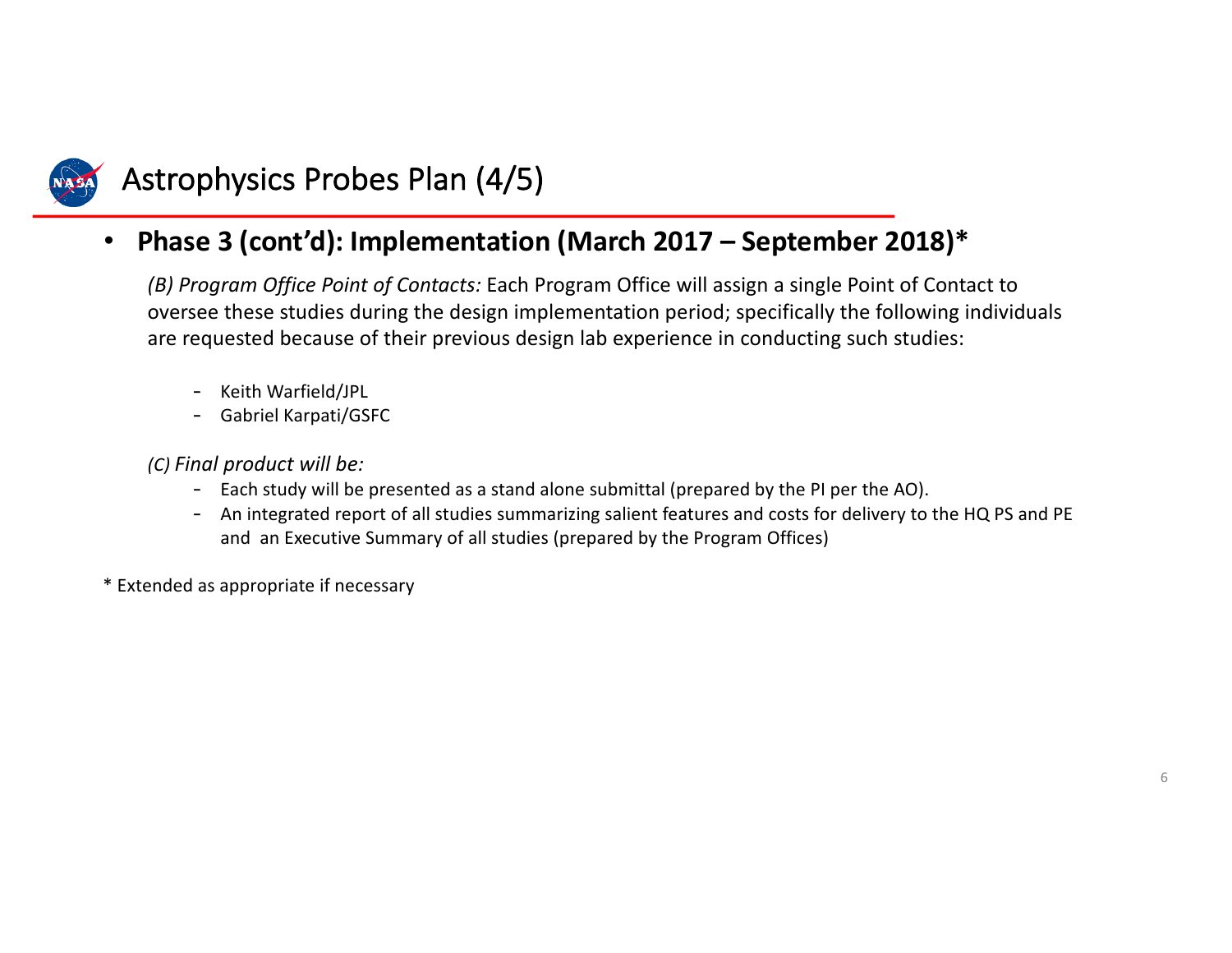

## Astrophysics Probes Plan (5/5)

#### • **Phase 4: Independent Cost Assessment**

- The Science Office for Mission Assessment (SOMA) office at LaRC will perform an Independent Cost Assessment, building on their experience with the Explorers program.
	- HQ will transmit the Team-X and IDL products to SOMA
	- SOMA's products will be delivered directly to HQ